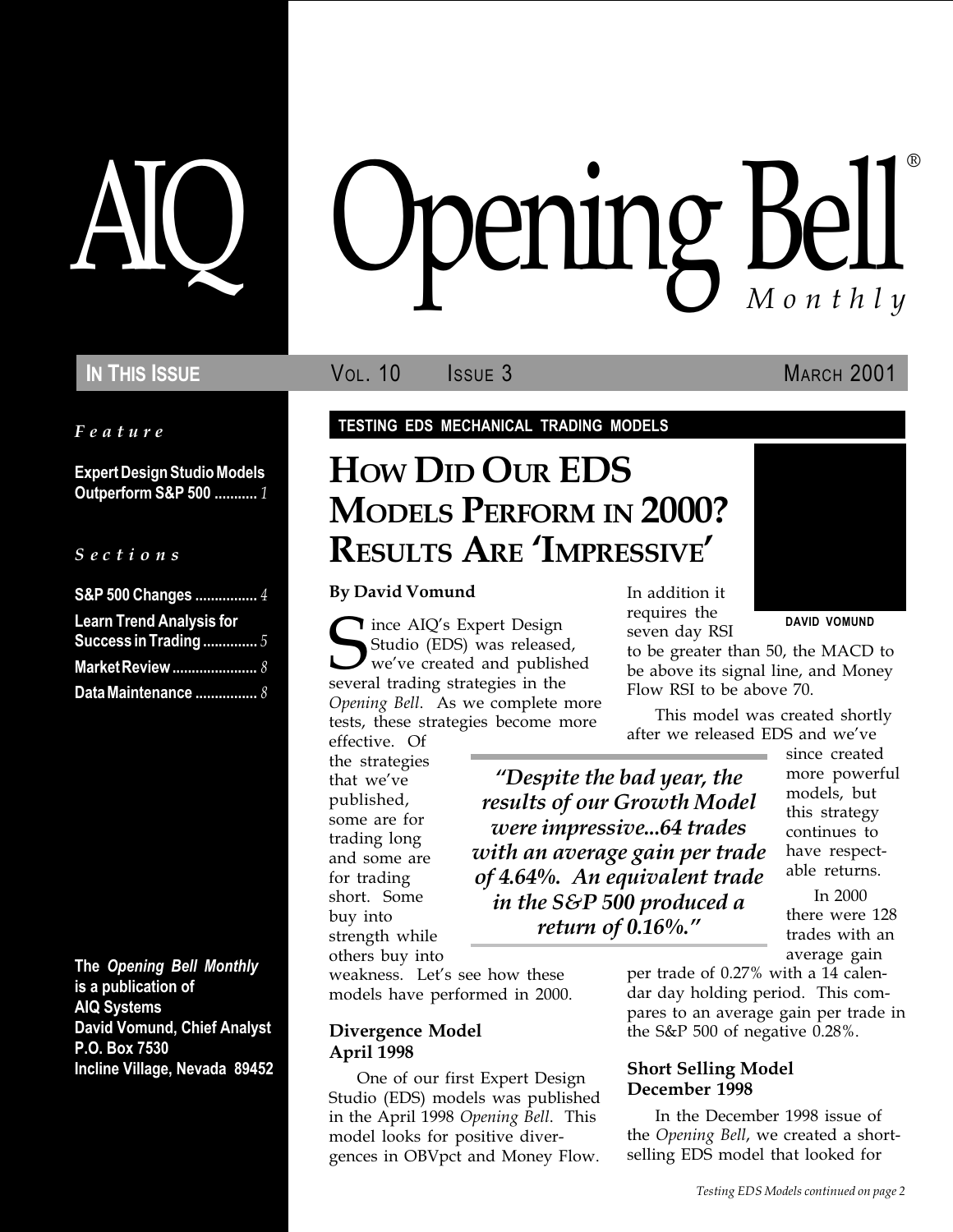## AIQ Opening Bell

#### TESTING EDS MECHANICAL TRADING MODELS continued . . .

stocks in an overall downtrend that were rallying over the shortterm. Specifically, we searched for stocks that had a Directional Movement indicator less than negative 25 and Volume Accumulation Percent less than negative 20. We also required the stocks to have crossed above the lower exponentially smoothed moving average.

In the Opening Bell article, we ran the EDS model on a list of the S&P 500 stocks and we discussed using several different sell strategies. The quickest sell strategy used a fixed 10-day holding period.

Using the fixed 10-day holding period, we are pleased to say that in 2000 the short selections outperformed an equivalent short trade in the S&P 500. There were 37 trades and the average short position made 0.34%. An equivalent trade in the S&P 500 would have lost 0.11% (Table 1).

#### Growth Model March 1999

In March 1999 we ran a timely article that contained an EDS model for growth investors. Growth investors buy into strength rather than trying to pick

### PLEASE SEND CORRESPONDENCE TO:

Opening Bell Monthly G.R. Barbor, Editor P.O. Box 7530 Incline Village, NV 89452

AIQ Opening Bell Monthly does not intend to make trading recommendations, nor do we publish, keep or claim any track records. It is designed as a serious tool to aid investors in their trading decisions through the use of AIQ software and an increased familiarity with technical indicators and trading strategies. AIQ reserves the right to use or edit submissions.

For subscription information, phone 1-800-332-2999 or 1-775-831-2999.

© 1992-2001, AIQ Systems

|                                                                                               | <b>Short Selling Model</b>        |                                        |                                                       | Table 1 |
|-----------------------------------------------------------------------------------------------|-----------------------------------|----------------------------------------|-------------------------------------------------------|---------|
| allworks                                                                                      |                                   |                                        |                                                       |         |
| Start test date:<br>End test date:                                                            | 12/29/99<br>12/29/00              |                                        |                                                       |         |
|                                                                                               |                                   | Winners                                | Losers                                                | Neutral |
| Number of trades in test:<br>Average periods per trade:                                       | 37<br>14                          | ======<br>20.<br>14                    | ========<br>17<br>14                                  | 0<br>n  |
| Maximum Profit/Loss:<br>Average Drawdown:<br>Average Profit/Loss:<br>Average SPX Profit/Loss: | $(5.30)$ %<br>0.34%<br>$(0.11)$ % | 17.60%<br>$(1.74)$ %<br>7.29%<br>1.22% | $(26.11)\%$<br>$(9.50)$ %<br>$(7.84)$ %<br>$(1.68)$ % |         |
| Probability:<br>Average Annual ROI:<br>Annual SPX (Buy & Hold):                               | 8.58%<br>$(9.73)$ %               | 54.05%<br>185.45%                      | 45.95%<br>$(195.28)\%$                                |         |
| Reward/Risk Ratio:                                                                            | 1.09                              |                                        |                                                       |         |

lows. The theory is that what is high often goes higher. Therefore, the key component in our model was that the stock must be above its 28-day Exponentially Smoothed Moving Average for all of the last

60 days. Only stocks that experience a strong rally can accomplish this.

Having a stock remain above its 28-

Individual returns will vary depending on the database of stocks. Yet, we can see that we have developed and published some highly effective Expert Design Studio models.

year for growth investing. In 2000 many growth models turned sour, however. So how did this model fare in 2000? In Table 2 we ran the model on a database of about 1400 stocks. Despite the bad year,

> the results of our Growth Model were impressive. There were 64 trades with an average gain per trade of 4.64%. An equivalent

day moving average for 60 days backtested well, but in the original article we added the criteria that the stock must be below its upper AIQ Trading Band. This eliminated stocks that had run too far. In addition, we added a rule stating that the Volume Accumulation Percent indicator must be above 30. We used a fixed 30-day holding period.

The article was well timed because 1999 was an outstanding trade in the S&P 500 produced a return of 0.16%.

As we noted in the original article, the pattern is so aggressive that many growth investors may be too timid to buy stocks on this basis.

#### Candlestick Short Selling Model - November 1999

Our backtest of all the prebuilt EDS rules showed that some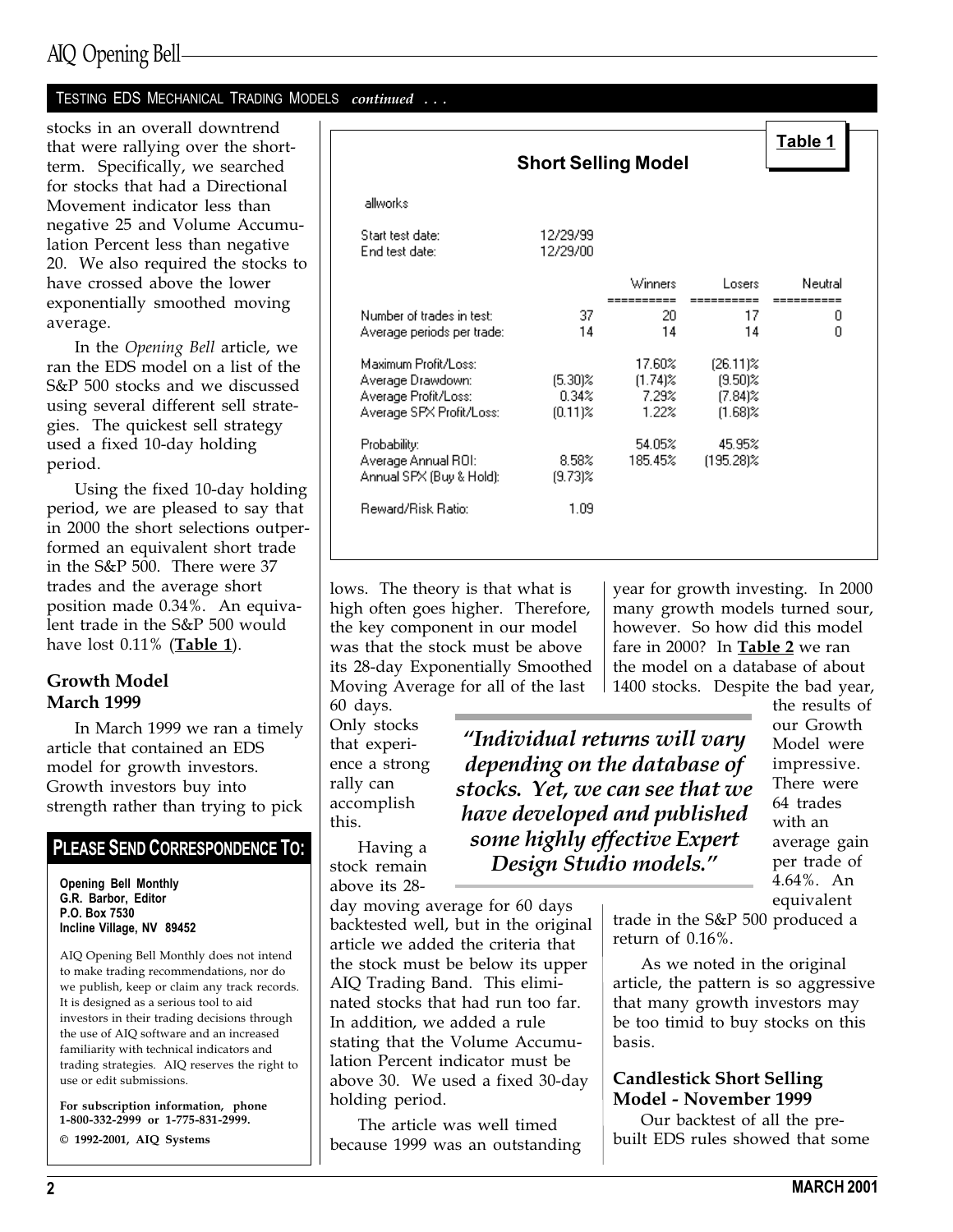#### TESTING EDS MECHANICAL TRADING MODELS continued . . .

of the least effective rules for trading long included some bearish rules that utilized Candlestick chart patterns. We used some of the least effective rules for trading long to create an effective model for short selling.

Our short-selling model consisted of only two rules. The stock must have a Harami Candlestick chart pattern and its RSI AIQ indicator must have risen above 30 sometime in the last two days.

While most of our models performed well in 2000, the one exception was this short-selling model. Using a database of the S&P 500 stocks and a sell strategy of 85% principal protect and 95% profit protect above 15%, the average short position lost 3.6% (i.e. the stock went up). There were 93 trades.

It is interesting to note that this short-selling strategy performed well in 1999 during a bullish market but then underperformed in 2000 during a bearish market.

|                                                                                               | <b>Growth Model</b>           |                                               |                                                 | Table 2              |
|-----------------------------------------------------------------------------------------------|-------------------------------|-----------------------------------------------|-------------------------------------------------|----------------------|
| allworks6                                                                                     |                               |                                               |                                                 |                      |
| Start test date:<br>End test date:                                                            | 12/29/99<br>12/29/00          |                                               |                                                 |                      |
|                                                                                               |                               | Winners                                       | Losers                                          | Neutral              |
| Number of trades in test:<br>Average periods per trade:                                       | 64<br>41                      | ======<br>32<br>41                            | 32<br>42                                        | ----------<br>0<br>Ω |
| Maximum Profit/Loss:<br>Average Drawdown:<br>Average Profit/Loss:<br>Average SPX Profit/Loss: | $(17.21)\%$<br>4.64%<br>0.16% | 235.91%<br>$(6.64)$ %<br>29.78%<br>$(0.95)$ % | $(66.10)\%$<br>(27.78)%<br>$(20.51)\%$<br>1 28% |                      |
| Probability:<br>Average Annual ROI:<br>Annual SPX (Buy & Hold):                               | 40.40%<br>$(9.73)$ %          | 50.00%<br>264.11%                             | 50.00%<br>$(175.59)$ %                          |                      |
| <b>Reward/Risk Ratio:</b>                                                                     | 1.45                          |                                               |                                                 |                      |

#### Day Trading Model December 1999

AIQ user Wesley Nevels created this model designed for active trading. He designed the model to look for stocks that

|                                                                                               |                                   | <b>Day Trading Model</b>                     |                                                       | Table 3 |
|-----------------------------------------------------------------------------------------------|-----------------------------------|----------------------------------------------|-------------------------------------------------------|---------|
| buy                                                                                           |                                   |                                              |                                                       |         |
| Start test date:<br>End test date:                                                            | 12/29/99<br>12/28/00              |                                              |                                                       |         |
|                                                                                               |                                   | Winners                                      | Losers                                                | Neutral |
| Number of trades in test:<br>Average periods per trade:                                       | 262                               | 127                                          | 119                                                   | 16      |
| Maximum Profit/Loss:<br>Average Drawdown:<br>Average Profit/Loss:<br>Average SPX Profit/Loss: | $(1.55)\%$<br>1.53%<br>$(0.07)\%$ | 112.50%<br>$(0.02)\%$<br>6.70%<br>$(0.01)$ % | $(32.65)\%$<br>$(3.38)$ %<br>$(3.79)$ %<br>$(0.15)$ % |         |
| Probability:<br>Average Annual ROI:<br>Annual SPX (Buy & Hold):                               | 374.68%<br>$(8.81)\%$             | 48.47%<br>1688.98%                           | 45.42%<br>$(899.71)\%$                                |         |
| Reward/Risk Ratio:                                                                            | 1.89                              |                                              |                                                       |         |

might have a one-day jump.

The model has several rules. First, the stock must have a volume spike. Next, the Stochastic, Positive Volume Index, and Negative Volume Index must be in a 5-day uptrend. The Volume Accumulation Percent indicator must be above 5 and the 28-period ESA must be above the 200-period moving average.

Since Mr. Nevels is looking for stocks that might have a one-day pop he uses the model with a fixed one-day holding period. Using this criteria, this model performed exceptionally well in 2000. In Table  $3$  we see there were 262 trades with an average gain per trade of 1.53%. This compares to an equivalent trade in the S&P 500 of negative 0.07%. Since this system buys stocks when the market is bullish and because each stock is only held for one day, its average annual return on investment is a very high 375%.

Mr. Nevels uses this model to

Testing EDS Models continued on page 4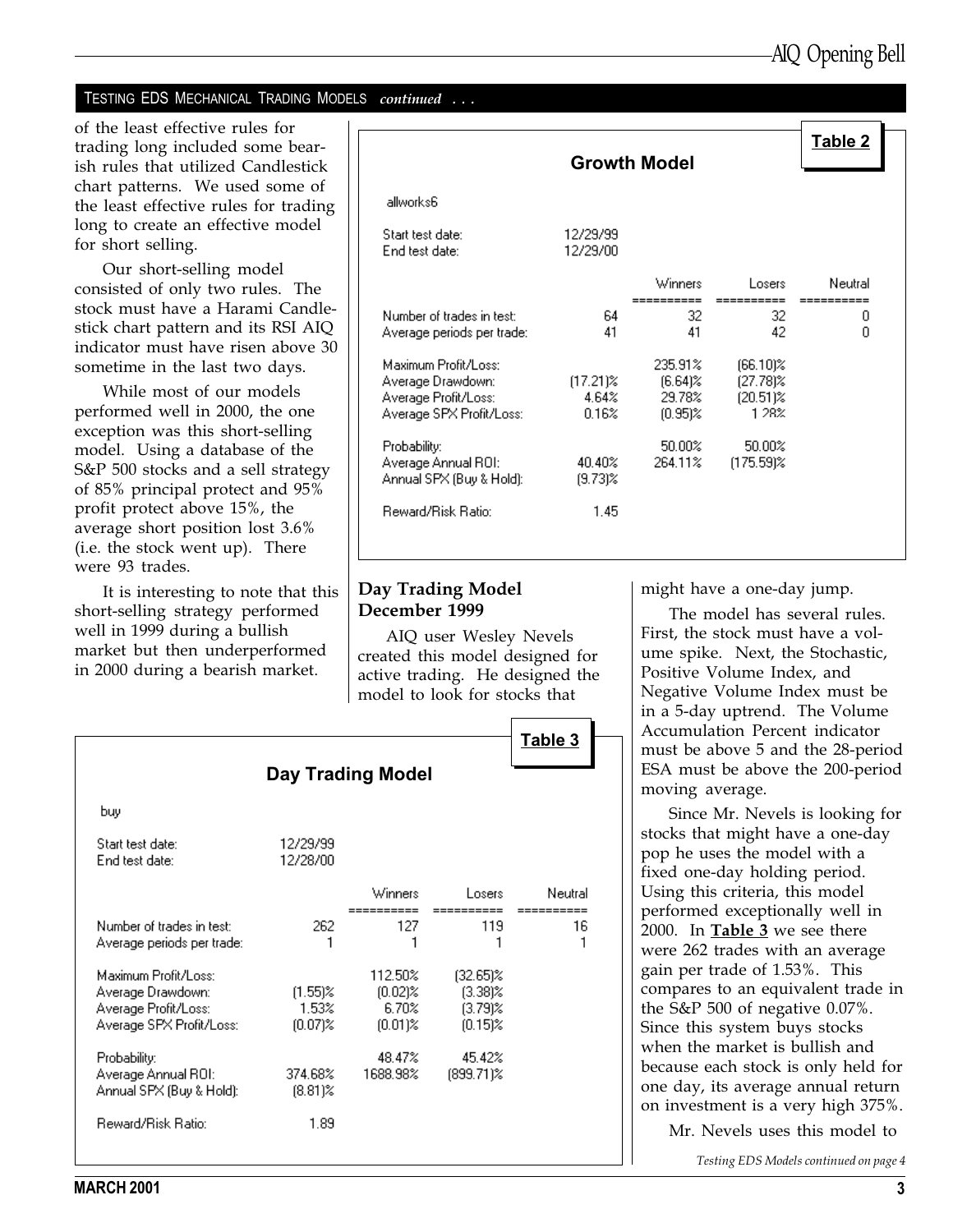## AIQ Opening Bell

#### TESTING EDS MECHANICAL TRADING MODELS continued . . .

alert himself to trading opportunities, but he doesn't act on each selection. In addition, he uses real-time timing techniques to help determine when to buy and when to sell. He typically holds the stocks for 2 to 3 days.

#### Citizen Kane Models April 2000

In our testing of all the prebuilt rules, we found the most effective rule stated that the stock must have corrected by at least 30% sometime between 10 and 50 days ago. In addition to this rule, we added two rules using the Volume Accumulation Percent (VaPct) indicator.

The first rule states that the VaPct indicator must have a value greater than zero. The second rule states that the 45-day slope of VaPct must be positive. We called this model Citizen Kane.

In the April 2000 article, we then created a "Best of Kane" model which attempted to select the best stocks that passed the Citizen Kane model. In addition to the rules used in the Citizen Kane model, the Best of Kane model requires each stock to have an RSI indicator to be less than 30 and a positive divergence in the OBVpct indicator.

We ran the Best of Kane model on a list of the S&P 500 stocks using a 10-day holding period, and there were 18 trades and an average gain per trade of 1.06%. This underperformed an equiva-

#### Please Note

The information in this newsletter is believed to be reliable but accuracy cannot be guaranteed. Past performance does not guarantee future results.

|                                                                                               |                              | <b>Best of Kane Model</b>               |                                                        | Table 4 |
|-----------------------------------------------------------------------------------------------|------------------------------|-----------------------------------------|--------------------------------------------------------|---------|
|                                                                                               |                              |                                         |                                                        |         |
| vomund BestofKane                                                                             |                              |                                         |                                                        |         |
| Start test date:<br>End test date:                                                            | 12/29/99<br>12/29/00         |                                         |                                                        |         |
|                                                                                               |                              | Winners                                 | Losers.                                                | Neutral |
| Number of trades in test:<br>Average periods per trade:                                       | 18<br>14                     | 7<br>14                                 | 11<br>14                                               | 0<br>Ω  |
| Maximum Profit/Loss:<br>Average Drawdown:<br>Average Profit/Loss:<br>Average SPX Profit/Loss: | $(8.94)\%$<br>1.06%<br>2.06% | 35.95%<br>$(1.97)$ %<br>17.99%<br>5.47% | $(14.22)\%$<br>$(13.38)\%$<br>$(9.71)$ %<br>$(0.11)$ % |         |
| Probability:<br>Average Annual ROI:<br>Annual SPX (Buy & Hold):                               | 26.74%<br>$(9.73)$ %         | 38.89%<br>468.93%                       | 61.11%<br>(239.12)%                                    |         |
| Reward/Risk Ratio:                                                                            | 1.18                         |                                         |                                                        |         |

lent trade in the S&P 500 of 2.06%.

This model buys into market weakness so most of its trades come near market lows. That helps its average annual return on investment, which was 26.74%  $(Table 4).$ 

#### Conclusion

In all of the above tests, commissions and slippage were not factored in. Individual returns will vary depending on the database of stocks. Yet, we can see that we have developed and published some highly effective Expert Design Studio models.

The EDS models covered in this article can be downloaded

#### Year-End Index of 2000 Articles

Opening Bell subscribers may obtain a free Index of 2000 Opening Bell articles by calling AIQ at 1-800-332-2999.

from AIQ's web page. Simply go to www.aiq.com and click on Educational Products. Then click on Opening Bell. The models are on the lower right portion of the screen.

If you would like back issues of the Opening Bell, you can purchase a collection of the 1999 and 2000 issues for \$75. To order the collection, call your AIQ sales representative at 800-332-2999.  $\blacksquare$ 

David Vomund publishes VIS Alert, a weekly investment newsletter. For a sample copy of the newsletter, call (775) 831-1544 or go to www.visalert.com.

#### S&P 500 Changes

#### Changes to the S&P 500 Index and Industry Groups:

Univision Communications (UVN) is replacing Union Carbide (UK). UVN is added to the Broadcasting-Television, Radio, Cable (BROADCAS) group.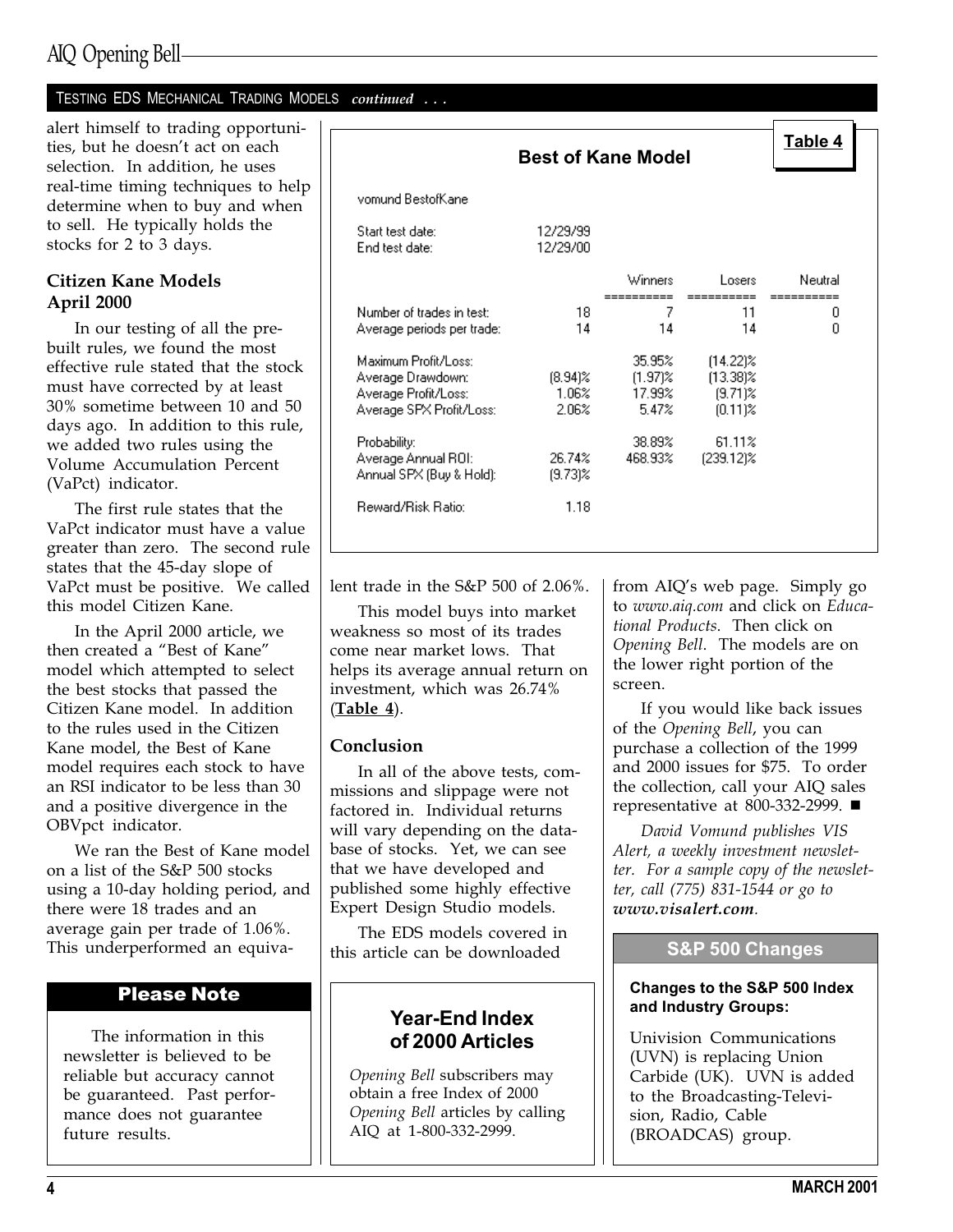#### RECOGNIZING TREND COMPLETION

# 'DETAILING' CAN HELP YOU IDENTIFY WHEN AN UPTREND OR DOWNTREND HAS ENDED

#### By Bobby Florez

One of the most persistent<br>and damaging of prob-<br>to pick the bottom of a and damaging of problems for a trader is trying to pick the bottom of a downtrending stock or market or the top of an uptrending one. Many traders fail to understand when a trend has ended or is about to end.

To help identify trend reversals, traders need to keep a record of the swings in every uptrend or downtrend. This can be done through a process called "detailing." This process requires that the trader record the variables of every swing within the overall trend.

Here is how "detailing" works. In a downtrend, there will be a series of upswings and downswings occurring between the trend's high and low. Traders should keep a record of the dimensions of these swings. The same holds true for an uptrending market.

The reason it is important to record these variables is because they are likely to repeat. And when these variables attempt to repeat, you will have an objective view of change in the behavior of a stock or market.

#### Example 1: Verizon Communications

Let's clarify this process with an example using Verizon Communications (VO) (Figure 1). In this example, several important swings are detailed. Because they are detailed, recognition of the



various swings within the overall trend becomes remarkably clear.

 As you can see in the daily bar chart of Verizon in Figure 1, the stock began its uptrend in October 2000 from an extended base of almost two months. The

To help identify trend reversals, keep a record of the swings in every uptrend or downtrend... The reason it is important to record these variables is because they are likely to repeat.

> uptrend is defined by higher upswings and higher downswings. Understanding the nature of these higher upswings and higher downswings provides the key to the successfulness of a trend or to the failure of a trend.

Notice that in early October, after the stock hit an inter-day

upswing of 52.19, an alternating downswing began. This downswing lasted seven days and declined seven points from the high of the upswing. It is important to remember these numbers and the easiest way is to record

> them on the chart. That way, they stand out. These price and swing variables are detailed by duly posting their numbers at the top and at the bottom of every up and downswing.

After Verizon's minor downswing of 7/7 (7 days

and 7 points), it began an upswing of 11 days and 12.69 points and achieved an inter-day high of 57.88. When this upswing ended, the price of 57.88 was posted above the highest bar.

A complete set of postings of up and downswings is found in

Recognizing Trend Completion continued on page 6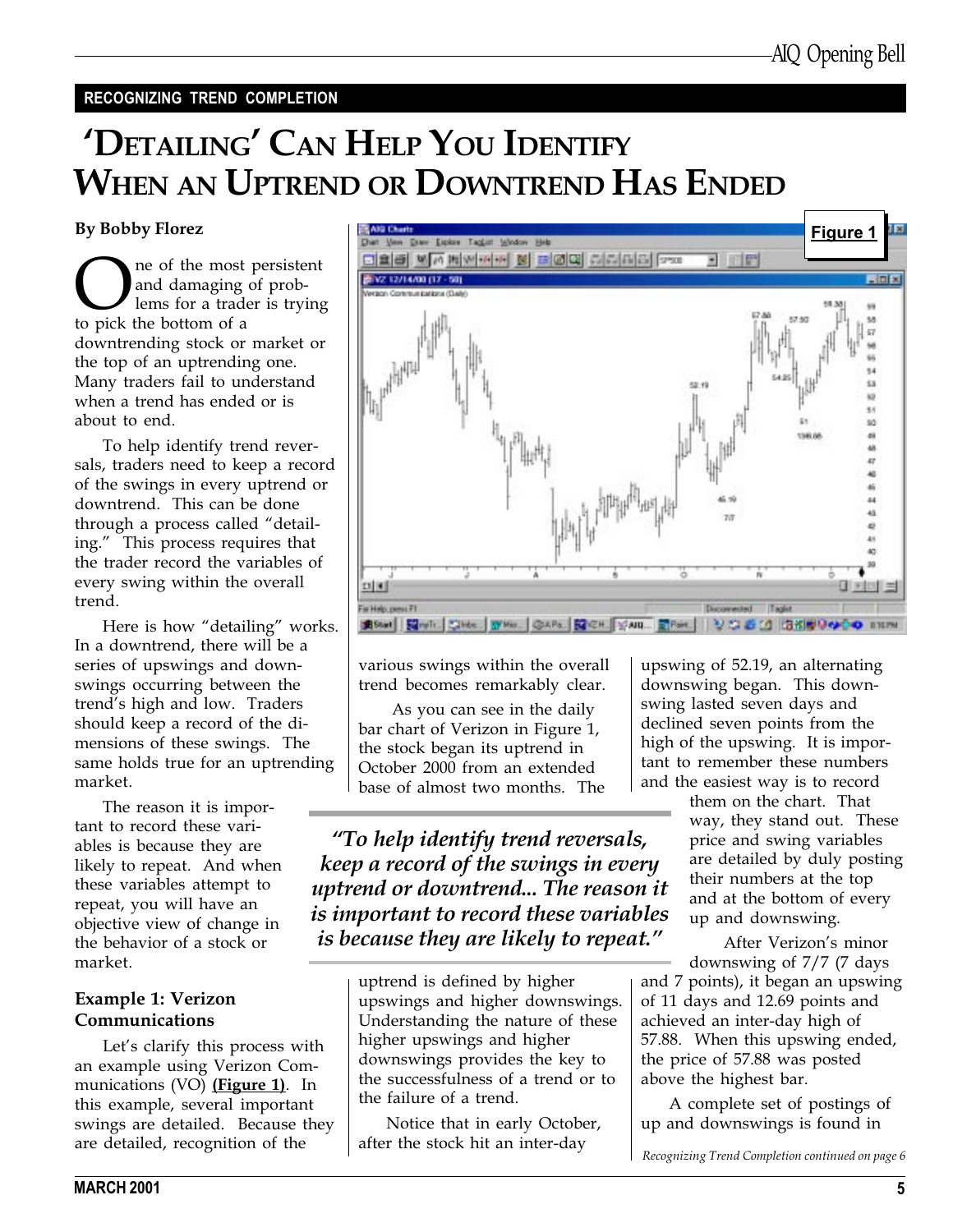#### RECOGNIZING TREND COMPLETION continued . . .

Figure 1. These postings can serve as guideposts for judging further price action in Verizon.

You can use the Draw feature in AIQ Charts to detail the upswings or downswings of any market, including commodities. All you have to do is move the cursor to the left of the chart until you locate the correct date.

If you want a vertical line cursor on your chart to better identify dates and swings, just hit the A key and your diamond cursor converts to a line. Press A again and the line converts back into the cursor.

Next, click on the Draw menu command at the top of the AIQ Chart, then choose text. Place your mouse cursor just above the high of the upswing and type the price. In the case of our example (Figure 1), we typed 52.19. Repeat this procedure and detail the swing variables when you see that an upswing or downswing has finally ended.

These prices and variables will remain posted on the chart until

you remove them. Notice that at the bottom of the first downswing in Figure 1, 45.19 was posted beneath its lowest price. Then, beneath 45.19, the respective time and price variable of 7/7 was posted. This means that

the stock declined seven days and seven full points.

Since the price and swing variables posted on AIQ's chart will remain until they are removed, you will never forget them or have to guess what the variables of the various swings are. They will leap out at you when you periodically return to look at the progress of your stock.

From time to time you should keep yourself up to date on the



stock's progress by posting new and different price and swing variables.

Again, these variables are important to know and remember because they are likely to repeat. And when they do attempt to repeat, you will have a simple and

"Never assume that a stock or market's trend has topped or bottomed out until the current swing's variables are definitely greater than any previous corrections within the prevailing trend.

> objective view of change in the behavior of the stock. You will also have a better idea about what your profit potential is and what you are risking if you decide to take a position.

Never assume that a stock or market's trend has topped or bottomed out until the current swing's variables are definitely greater than any previous corrections within the prevailing trend.

Once you have the activity of

the previous corrective swings sufficiently detailed, you can easily identify a corrective swing that may be carrying through too far. Too far that is, when compared to the previous corrections within the prevailing trend.

When you see this event

occurring, then the momentum of the prevailing trend is faltering. This does not imply that you should initiate a position. It is merely a warning that it may be too late to initiate a position in accord with the prevailing trend.

#### Example 2: Weyerhauser

For a more complicated though not unusual example of stock activity, look at Weyerhaeuser Co. between August 9 and November 1, 2000 (Figure 2).

Notice the stock never rallied more than two days or more than 6.13 points from its August 9 peak until its final bottom at 36.06 on October 17. Thereafter, it rallied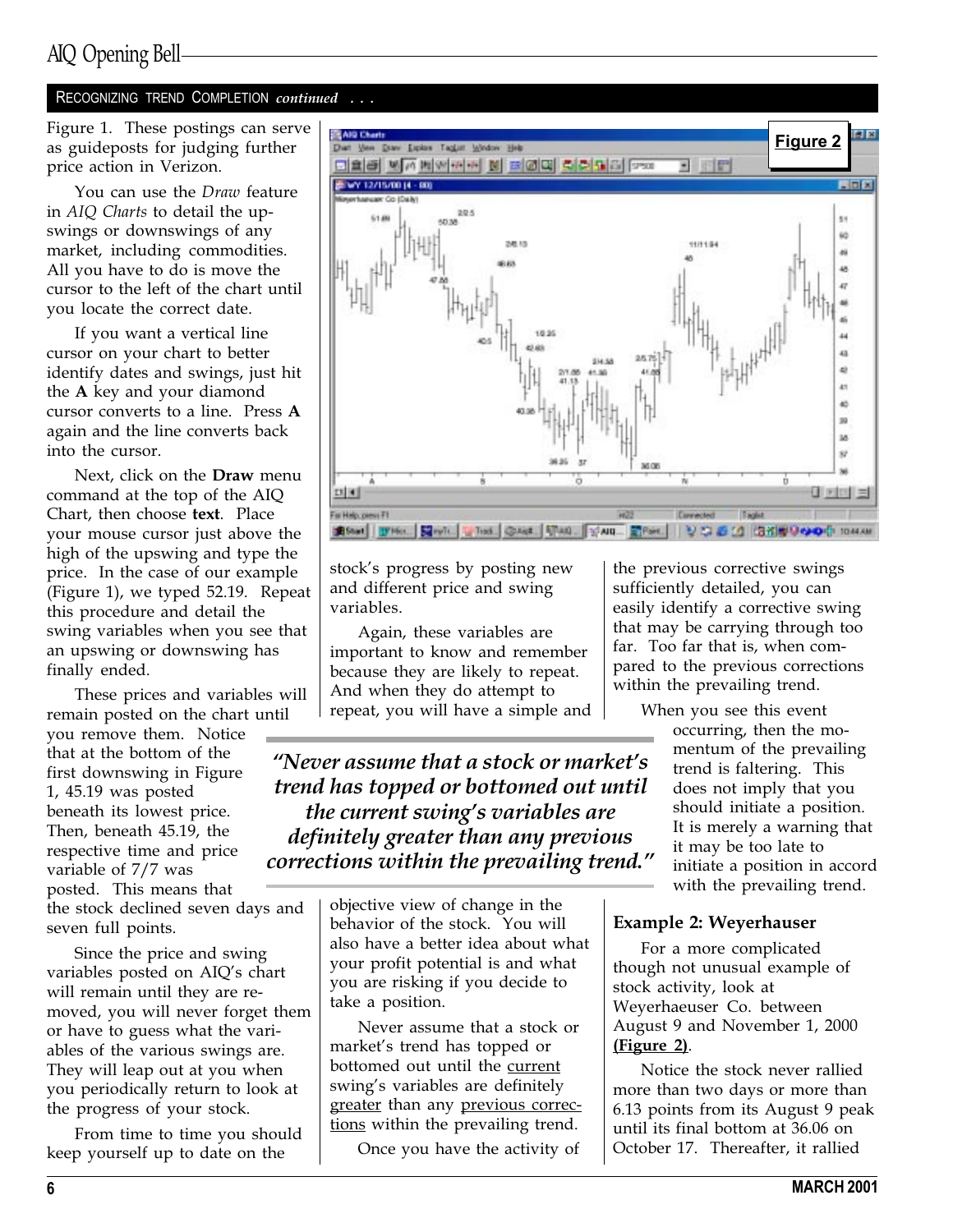#### RECOGNIZING TREND COMPLETION continued

This upswing definitely changed the character of the prevailing trend's corrections. Thus, you are alerted that the prevailing trend may be changing. And, as you can see, the trend did indeed change from down to up.

Incidentally, an uptrend does not necessarily immediately follow a downtrend. Very often, the end of a downtrend means the start of a lateral trend.

#### Example 3: Exxon Mobil Corporation

After completing a threemonth double bottom, Exxon began an uptrend from 81.19 in late July 2000 (Figure 3). The uptrend continued, incurring several minor and mediating downswings, until it hit 95.44 on October 11. It then experienced a hard corrective downswing, all the way down to 85.81 with time and price variables of 6/9.63.

Note that during Exxon's prevailing uptrend it never corrected more than five days, or for



more than 6.44 points. But when a larger correction occurred after October 11, it was an indication that a change in trend might take place.

Indeed this was the case, As you can see, the stock rallied once more to test the last upswing of



95.44, but failed to go through it. Subsequently, from this second top it began to downtrend.

#### Example 4: Day-Trading Stock Index Futures

In previous issues of the Opening Bell, it was noted that traders get the biggest bang for their buck in the stock index futures markets because of the minuscule margin required for trading in the commodities markets.

The following example of the E-mini Nasdaq 100 shows the action in a four-minute bar chart during a single trading session on December 15, 2000 (Figure 4).

After the opening, the E-mini Nasdaq 100 reached an intraday upswing price of 2623 at 11:00 AM EST. Thereafter, for the next hour and 52 minutes, it began to downtrend. During this downtrend there were two minor upswings, neither of which lasted more than 12 minutes or for more

Recognizing Trend Completion continued on page 8